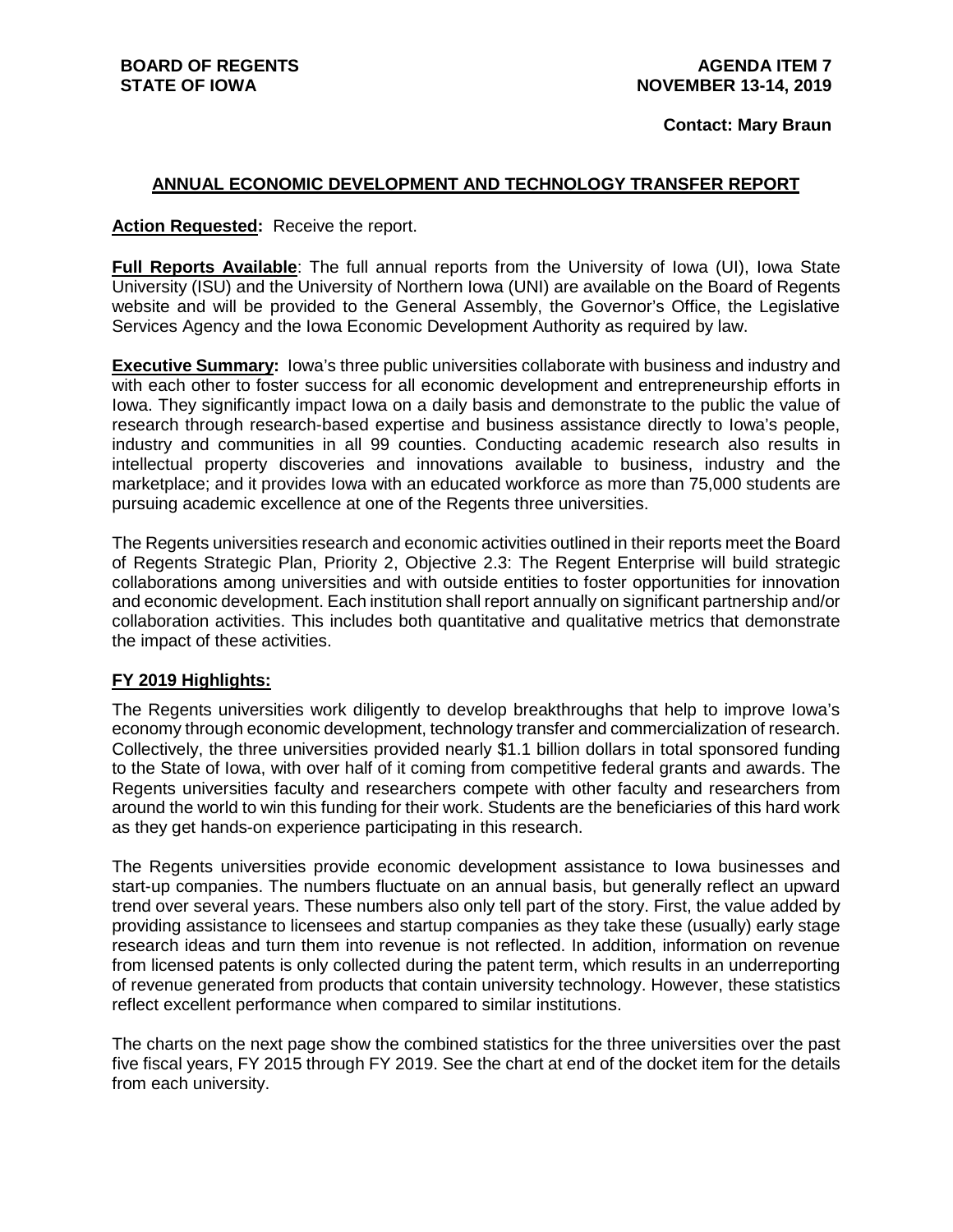## **BOARD OF REGENTS STATE OF IOWA**

| <b>Licenses, Intellectual Property and Patents</b>                                       | <b>FY</b><br>2015 | <b>FY</b><br>2016 | <b>FY</b><br>2017 | <b>FY</b><br>2018 | <b>FY</b><br>2019 |
|------------------------------------------------------------------------------------------|-------------------|-------------------|-------------------|-------------------|-------------------|
| Patent applications filed                                                                | 261               | 438               | 305               | 299               | 260               |
| Patents awarded                                                                          | 84                | 84                | 59                | 117               | 88                |
| Disclosures of intellectual property                                                     | 290               | 304               | 234               | 299               | 259               |
| Total license and option agreements executed<br>on institutional intellectual property   | 150               | 125               | 145               | 104               | 96                |
| License and option agreements executed on<br>institutional intellectual property in lowa | 76                | 66                | 59                | 32                | 38                |
| License and option agreements yielding income                                            | 300               | 290               | 330               | 322               | 292               |
| Revenue to lowa companies as a result of<br>licensed technology                          | \$12.3 M          | \$9.6 M           | \$14.1 M          | \$41.7 M          | \$13 M            |
| Royalties and license fee income                                                         | \$4.9 M           | \$4.9 M           | \$5 M             | \$6.2 M           | \$4.6 M           |

| <b>Companies</b>                                                 | <b>FY</b><br>2015 | <b>FY</b><br>2016 | <b>FY</b><br>2017 | <b>FY</b><br>2018 | <b>FY</b><br>2019 |
|------------------------------------------------------------------|-------------------|-------------------|-------------------|-------------------|-------------------|
| Total startup companies formed through<br>licensing activities   | 19                | 28                | 29                |                   | 10                |
| Startup companies formed in lowa through<br>licensing activities | 15                | 21                | 21                | 5                 | 9                 |
| Startup companies formed through UNI<br>assistance               | 94                | 142               | 134               | 96                | 94                |
| Companies in research parks and incubators                       | 156               | 162               | 185               | 179               | 189               |
| New companies in research parks and<br>incubators                | 28                | 35                | 66                | 60                | 168               |
| Employees in companies in research parks and<br>incubators       | 3,603             | 3,460             | 3,493             | 3,673             | 4,766             |

| <b>Income and Funding</b>                   | FY 2015     | <b>FY 2016</b> | <b>FY 2017</b> | <b>FY 2018</b> | <b>FY 2019</b> |
|---------------------------------------------|-------------|----------------|----------------|----------------|----------------|
| Total sponsored funding                     | \$1,028.8 M | \$1,016.8 M    | \$1,099.1 M    | \$1,102.7 M    | \$1,098.5 M    |
| Sponsored funding from federal<br>grants    | \$477.7 M   | \$490.2 M      | \$465.6 M      | \$518.2 M      | \$540.4 M      |
| <b>Total Corporate-sponsored</b><br>funding | \$131.8 M   | \$129.7 M      | \$145.7 M      | \$143.7 M      | \$135.3 M      |
| Corporate-sponsored funding<br>in Iowa      | \$19 M      | \$21.2 M       | \$25.7 M       | \$23.1 M       | \$32.2 M       |

State Appropriations. In FY 2019, the Iowa General Assembly appropriated \$10.2 million in total funding for economic development, technology transfer and commercialization of research to the three Regents universities. This is an increase of \$1.5 million from the state's general fund for the new ISU/UI biosciences innovation program and for UNI's additive manufacturing center. The remaining \$8.7 million comes from the \$66 million Skilled Worker and Job Creation Fund (SWJCF), which the General Assembly created for FY 2014 to centralize funding for job creation, job training, and job learning opportunities.

The Regents universities received two new appropriations in FY 2019, totaling \$1.5 million, which is divided as follows: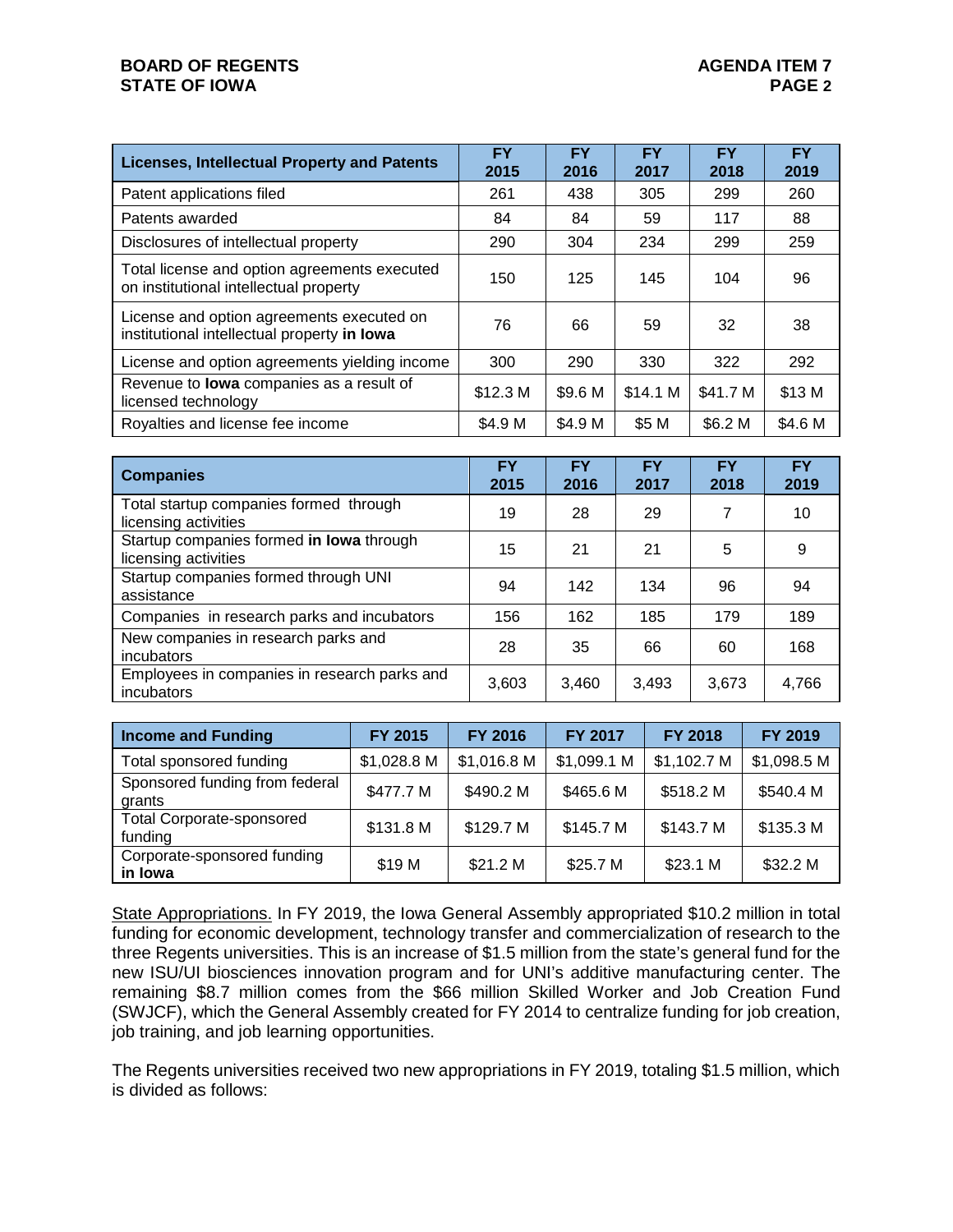## **BOARD OF REGENTS STATE OF IOWA**

- A new \$1.1 million appropriation to ISU and UI for a biosciences innovation program. The Board had requested \$4.0 million. The funding is divided \$825,000 to ISU and \$275,000 to UI. The funding will start the four bioscience platforms identified in the TEConomy report where Iowa has the greatest likelihood of achieving a differentiated leadership position to grow and diversify the state's economy: biobased chemicals, precision and digital agriculture, vaccines and immunotherapeutics, and medical devices. The funding will facilitate technology transfer, incubate start-ups and accelerate technology transfer, attract external funding and provide innovation ecosystem services, and develop a skilled workforce.
- A new \$400,000 appropriation to UNI for the expansion of the Metal Casting Center's additive manufacturing capabilities related to investment castings technology and industry support, which fully funds the Board's request.

The remaining \$8.7 million allocated from the SWJCF to the Board of Regents universities, which has not changed since creation of the fund in FY 2014, is divided as follows:

- \$3 million to the Regents Innovation Fund, which is used in the areas related to technology commercialization, marketing, entrepreneurship, business growth, and infrastructure projects and programs needed to assist in implantation of activities under Iowa Code chapter 262B (Commercialization of Research). The Regents universities invest the funds received from the legislature in opportunities that yield successful startups, innovative business assistance, and critical research leading to commercialization. The universities are required to match the funding on a one-to-one basis from non-state resources. Research grants, private investors or companies interested in a project, and other university funds are often used as match dollars. The legislation divides the funding: 35% to UI, 35% to ISU, and 30% to UNI.
- \$2 million to UI for implementing the entrepreneurship and economic growth initiative. The appropriation is used to expand public/private partnerships and programing through the Pappajohn Entrepreneurial Center.
- \$209,000 to UI for the UI Research Park, Technology Innovation Center and UI Pharmaceuticals (formerly Advanced Drug Development program). UI must direct expenditures for research toward projects that will provide economic stimulus for Iowa and emphasize providing services to Iowa-based companies.
- \$2.4 million to ISU for small business development centers, the ISU Research Park and the Center for Industrial Research and Service. At least \$735,728 must be allocated for purposes of funding small business development centers. ISU is to direct expenditures for research toward projects that will provide economic stimulus for Iowa and emphasize providing services to Iowa-based companies. The industrial incentive program must focus on Iowa industrial sectors and seek contributions and in-kind donations from businesses, industrial foundations, and trade associations, and that moneys for the Center for Industrial Research and Service industrial incentive program can only be allocated for projects which are matched by private sector moneys for directed contract research or for nondirected research. The match required of small businesses for directed contract research or for nondirected research shall be \$1 for each \$3 of state funds. The match required for other businesses for directed contract research or for nondirected research shall be \$1 for each \$1 of state funds. The match required of industrial foundations or trade associations shall be \$1 for each \$1 of state funds.
- \$1.07 million to UNI for the Metal Casting Center, the MyEntreNet internet application, and the Institute for Decision Making. UNI must allocate at least \$617,638 for purposes of support of entrepreneurs through the university's Center for Business Growth and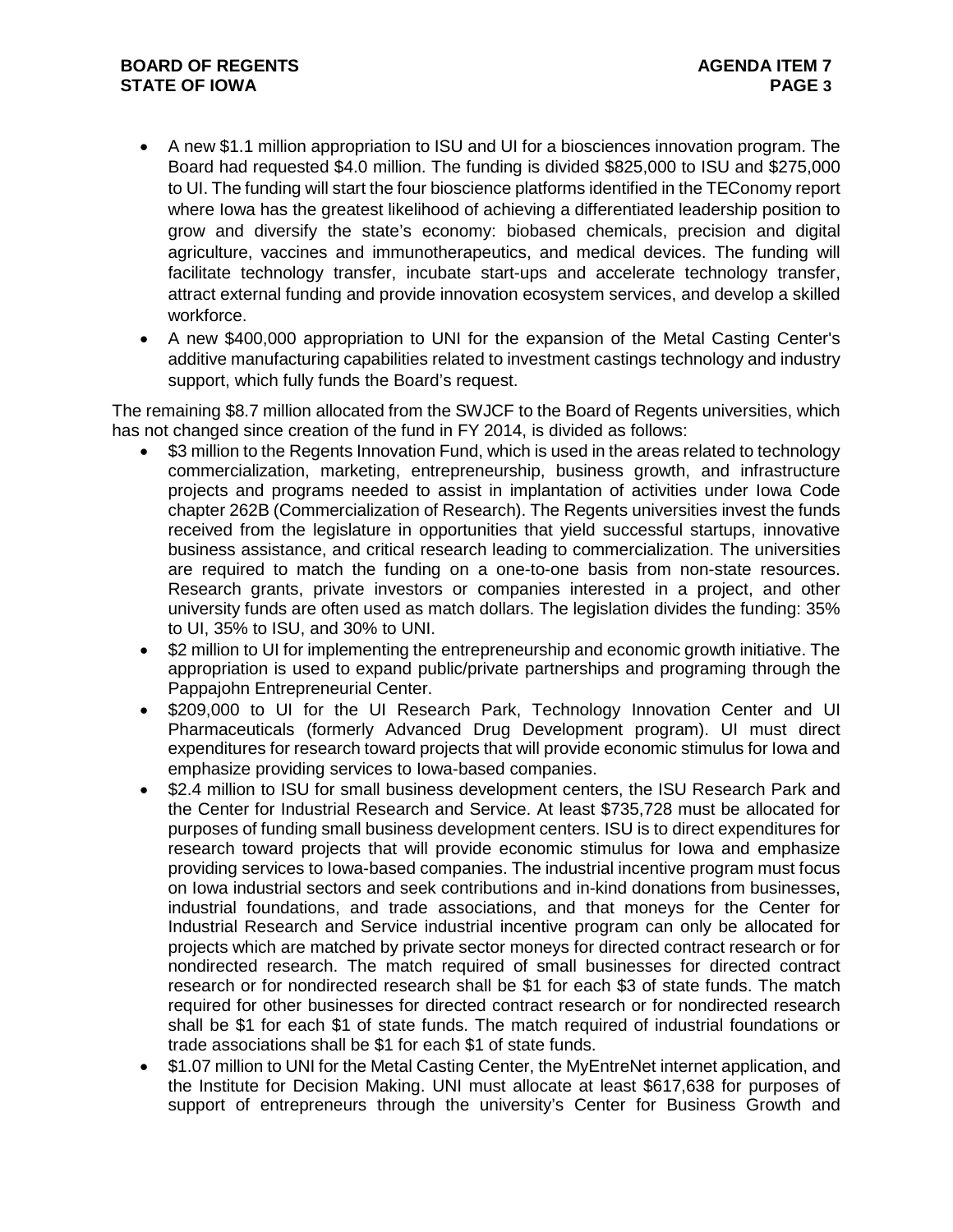Innovation and Advance Iowa program. UNI must direct expenditures for research toward projects that will provide economic stimulus for Iowa and emphasize providing services to Iowa-based companies.

# **FY 2019 University Reports Highlights**

**University of Iowa:** Reuters once again cited UI as one of the 100 most innovative universities in the world. This recognition is indicative of the impact the university can have upon the economy of Iowa and is why economic development is a component of the university's strategic plan. The university is focused on supporting the translation of intellectual work into applications to enhance economic development. This strategy will be implemented through:

- Exploring increased opportunities for entrepreneurial education, new venture creation, technology transfer and innovation; and
- Connecting faculty, staff, and students to organizations to solve social, technical, and business problems

President Harreld's decision to split the Office of the Vice President for Research from Economic Development during FY 2019 provided the university with an opportunity to examine its efforts and bring new focus to promoting statewide economic development; their report begins with a summary of that effort.

Their annual report also provides a description and the activities of eight of the UI's key initiatives in the economic development space:

- 1. Protostudios, a state-of-the-art, rapid-prototyping facility that works with UI researchers, researchers from other Iowa universities, and community members to develop fully functional prototypes of product ideas, allowing innovators to test, redesign and determine manufacturing paths and demonstrate usability to investors.
- 2. UI Research Park, home to a world-class business incubator program that has nurtured over 100 UI start-ups and other new ventures since its founding. Incubator tenant companies can draw on both the research and business resources of the university, including access to UI libraries, hazardous waste management services, support for SBIR/STTR grants (Small Business Innovation Research/Small Business Technology Transfer federal grants), educational seminars, networking opportunities and shipping/package handling.
- 3. Translational Research Incubator, serves as the wet-lab counterpart to Protostudio's drylab program. The TRI space is a complement to the UI Research Park as it can house up to four early-stage research-based biomedical or life science companies focused on commercializing technology developed at the university.
- 4. UI Research Foundation, assists UI faculty researchers in the transfer of technology from the laboratory to the marketplace. The office manages a wide variety of intellectual properties arising from research programs throughout the university, and it is the resource for faculty and staff researchers in the areas of patent prosecution, innovation marketing and licensing.
- 5. UI Ventures, assists university faculty and staff in creating new companies based upon their research. It facilitates connections between the faculty and outside mentors, services and investors and serves as a liaison between the company and university services. In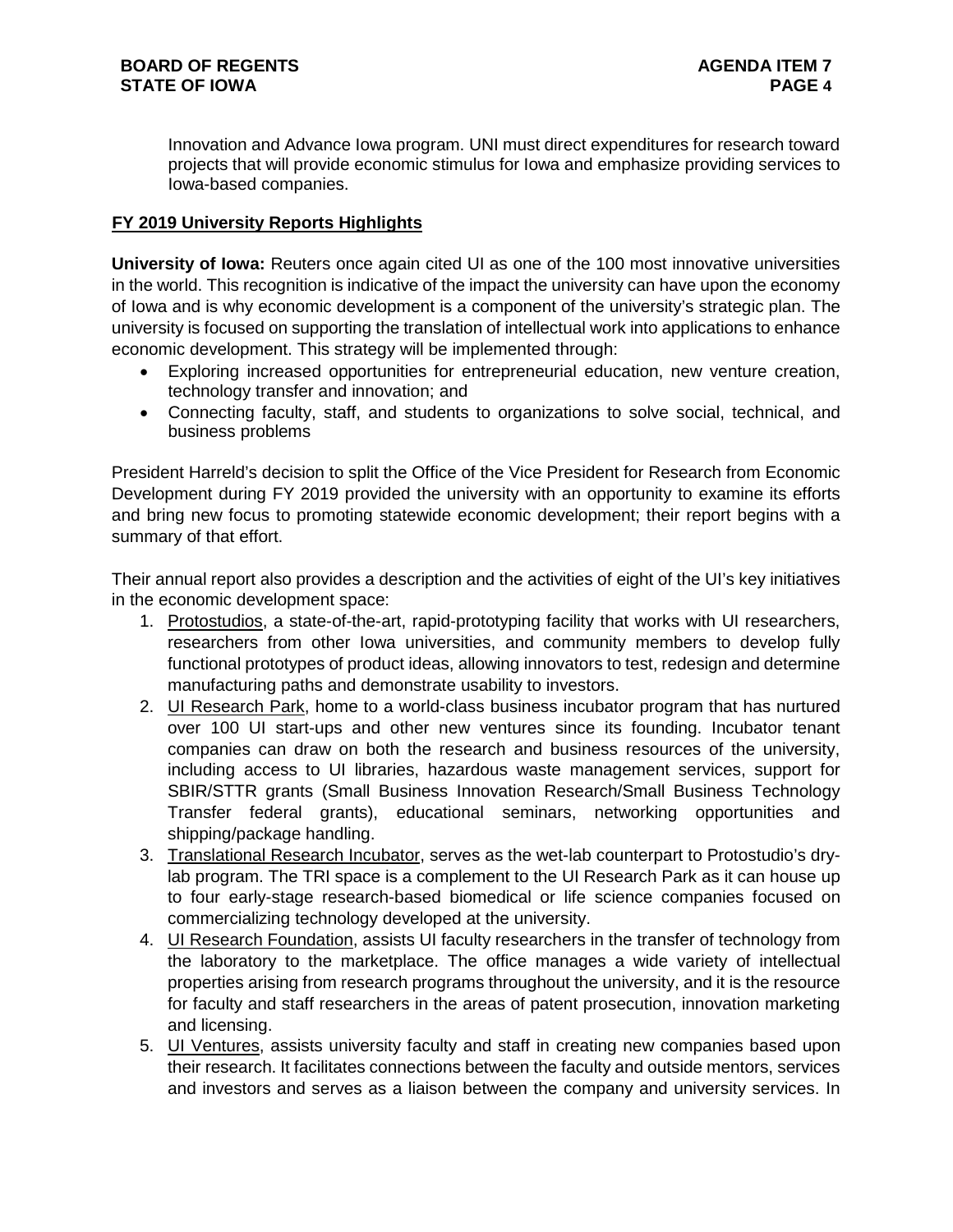addition, UI Ventures manages the TRI incubator and operates the MADE program to encourage faculty and staff innovation and entrepreneurship throughout campus.

- 6. MADE, is a manufacturing and e-commerce initiative launched in FY 2018. Iowa MADE is a first of its kind program, in the nation, whose mission is to encourage and facilitate the UI community to bring innovative, need-based products to market with the goal of enhancing economic development at the university as an extension of research and scholarship.
- 7. John Pappajohn Entrepreneurial Center, offers nationally recognized comprehensive entrepreneurial education programs to all Iowans. Iowa JPEC and its university partners play an important role in the development of Iowa-based technology and high-growth startup companies. Whether providing one-on-one consulting services and group training, working with start-up companies on technology transition, directing UI students on advanced field study projects, or providing training and seminars to business executives, Iowa JPEC seeks to support the next generation of entrepreneurs and business leaders.
- 8. UI Center for Advancement (UICFA). The mission of the center is to advance the UI through engagement and philanthropy, and its Corporate and Foundation Relations group promotes economic development through connecting corporate partners with the UI's strengths. In addition, the UICFA is a key player in tapping UI's extensive alumni base to support entrepreneurship and technology commercialization through monetary resources and, equally important, advice and expertise.

**Iowa State University:** In 2016, ISU received the prestigious designation as an Innovation and Economic Prosperity University by the Association of Public and Land Grant Universities (APLU), the first university in Iowa to receive this recognition. As the APLU states, "The designation acknowledges universities working with public and private sector partners in their states and regions to support economic development through a variety of activities, including innovation and entrepreneurship, technology transfer, talent and workforce development and community development."

ISU promotes economic growth in Iowa by providing business and technical assistance to existing companies, supporting the creation of new companies, helping attract new companies and entrepreneurs to Iowa, creating intellectual property and moving research ideas to the market, and contributing to workforce and entrepreneurial development.

ISU pioneered the first statewide Extension Service in 1906. The extension experiment – universities actively transferring their research and expertise to every corner of every state – was immensely successful across America and remains so today. Each year, more than a million Iowans directly benefit from ISU Extension and Outreach programs. ISU Extension and Outreach, in collaboration with ISU colleges, impacts economic development in the state through all of its programs – Community and Economic Development, as well as Agriculture and Natural Resources, Human Sciences, and 4-H Youth Development.

The Office of Economic Development and Industry Relations (EDIR) consists of the following key university economic development units that provide integrated and comprehensive business, technical, entrepreneurial support, and educational services to Iowa State's clients and partners: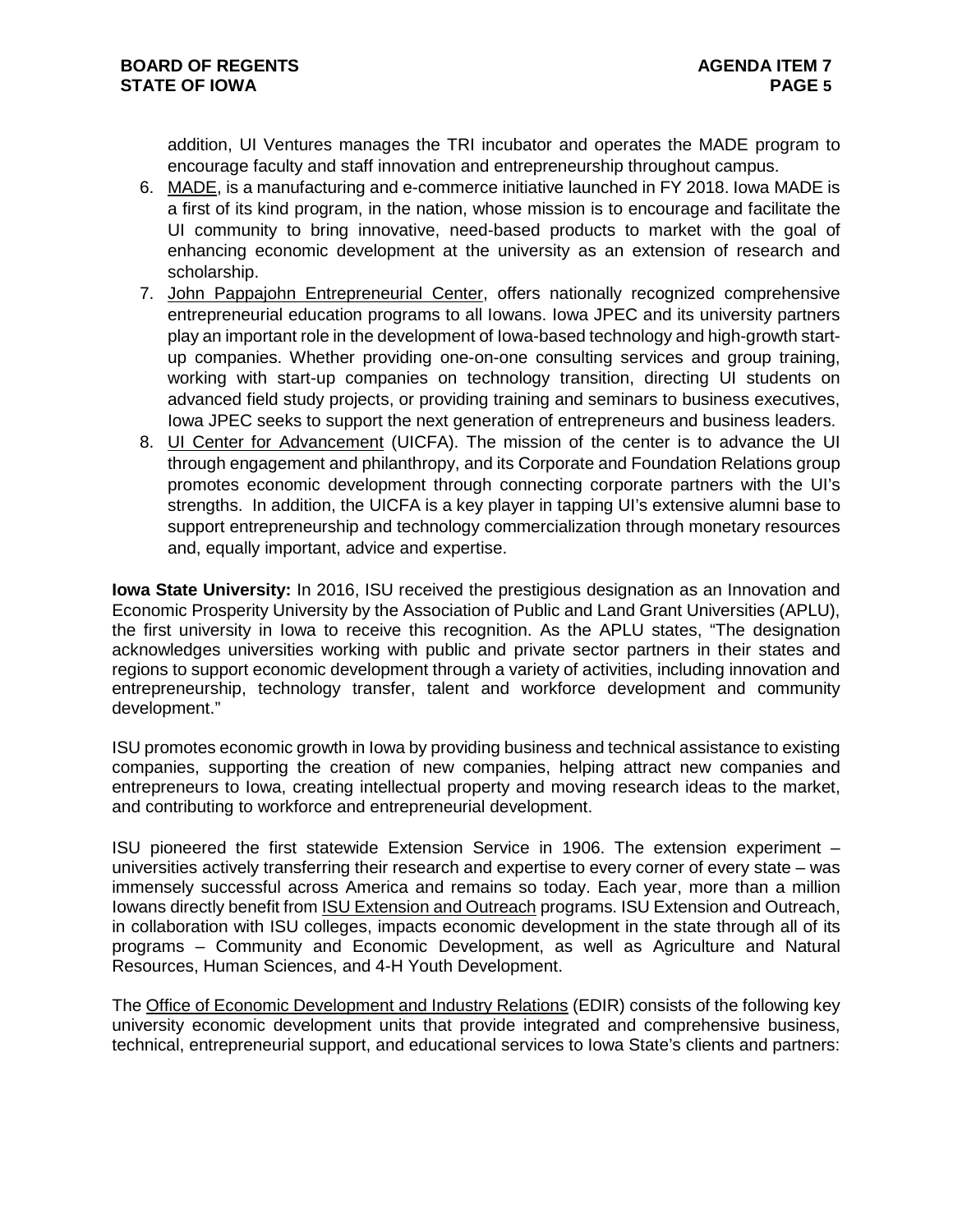- 1. The Center for Industrial Research and Service (CIRAS) works with business and industry to enhance their performance through service offerings in five general areas: technology, growth, productivity, enterprise leadership and workforce.
- 2. The Small Business Development Center (SBDC), administered by Iowa State, consists of 15 regional centers serving all 99 counties in Iowa. SBDC assists individuals interested in starting new companies and provides business services and counsel to existing companies across Iowa to solve management problems, to improve operations, to seek financing, and to pursue new opportunities. Iowa State also operates two regional centers.
- 3. Pappajohn Center for Entrepreneurship serves entrepreneurs, provides entrepreneurial opportunities for students including a student accelerator, hosts statewide and local business plan and pitch competitions, and participates in university-wide academic programs in entrepreneurship, including an interdisciplinary minor in entrepreneurial studies, graduate courses, a major in entrepreneurship for business students, and a PhD program in entrepreneurship.
- 4. ISU Research Foundation and Office of Intellectual Property and Technology Transfer protects, manages, markets and licenses the intellectual property of ISU researchers and implements agreements related to research collaborations with industry.
- 5. ISU Research Park provides a resource-rich environment including close proximity and easy access to Iowa State University for its tenant companies, which include start-ups and established companies that range from growing entrepreneurial ventures to global corporations. The Research Park offers high quality labs and office space, as well as numerous services and amenities that support the efforts of science- and technologybased organizations.

EDIR also serves as the gateway or portal to the university's expertise, capabilities, resources, and facilities that support and enhance economic development throughout the state. Thus, EDIR works very closely with other university units that contribute to the university's economic development efforts and impact, including the Office of the Vice President for Extension and Outreach, the Office of the Vice President for Research, and the academic colleges.

Their annual report provides a description and activities for these programs and centers.

**University of Northern Iowa:** In FY 2019, the University of Northern Iowa (UNI) provided economic development assistance throughout all of Iowa's 99 counties for the 20<sup>th</sup> consecutive year. UNI's Business and Community Services (BCS) was also recognized by the Greater Cedar Valley Alliance as Partner of the Year. Every dollar received from the state to BCS leverages five dollars in private grants, fees or federal funding.

UNI's economic development outreach programs are housed in the BCS division and work toward supporting the UNI strategic goal of contributing to the economic vitality of the state. Since 2000, BCS has engaged the entire university community in its outreach efforts, including faculty, staff, students, and alumni – all of whom play a critical role in enhancing economic development across Iowa.

Specific areas of service offered by UNI BCS include: entrepreneurship, community and economic development, market research, environmental research, sustainability, advanced manufacturing, metal casting and additive manufacturing.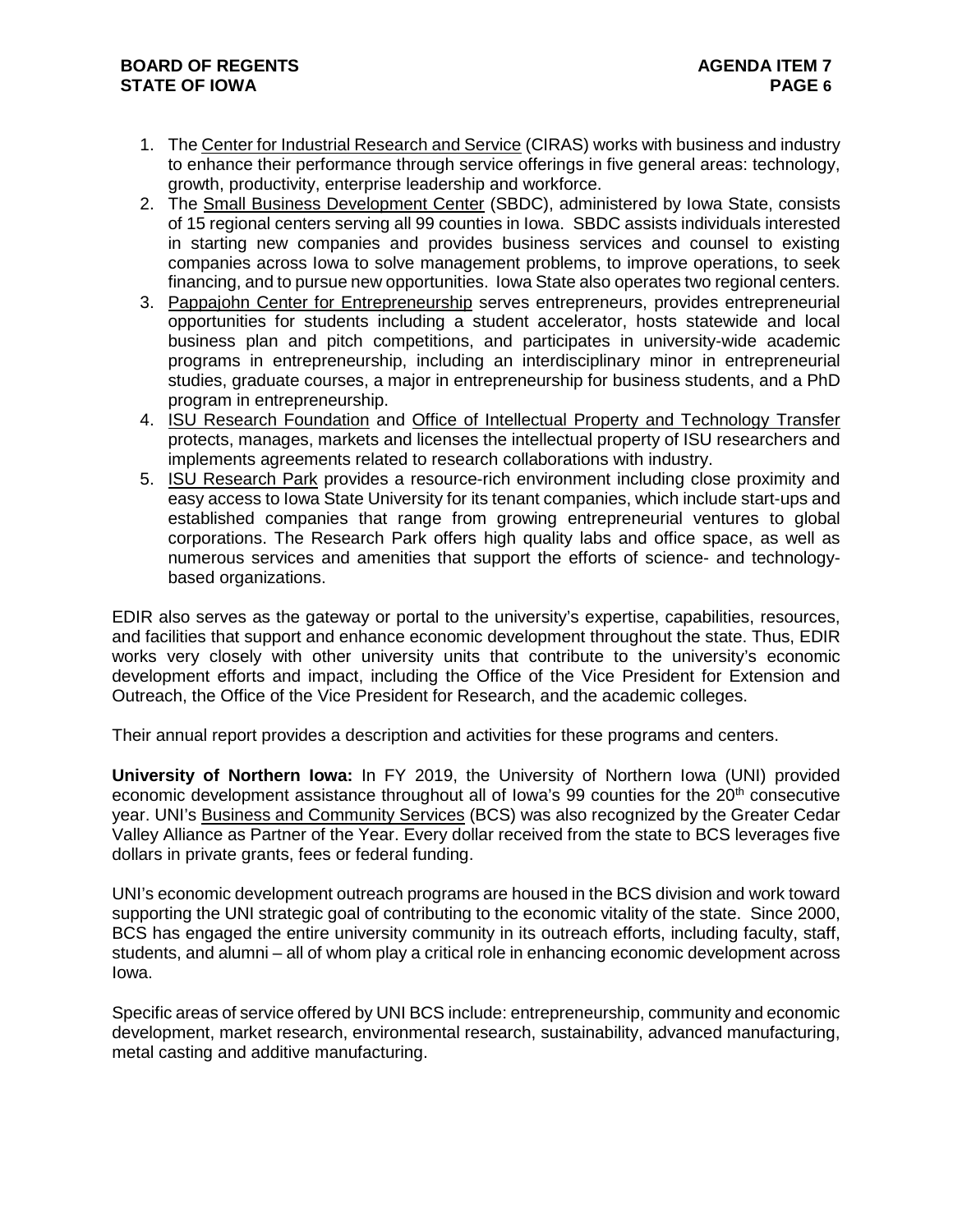## **BOARD OF REGENTS STATE OF IOWA**

Their annual report provides a description and the activities of the 12 programs located within Business and Community Services (https://bcs.uni.edu/):

- 1. Advance Iowa
- 2. Center for Business Growth & Innovation
- 3. Center for Energy and Environmental Education
- 4. Geoinformatics Training, Research, Education and Extension Center (GeoTREE)
- 5. Institute for Decision Making
- 6. Iowa Waste Reduction Center
- 7. John Pappajohn Entrepreneurial Center
- 8. Metal Castings Center and Center for Additive Manufacturing
- 9. Recycling and Reuse Technology Transfer Center
- 10. Small Business Development Center
- 11. Strategic Marketing Services
- 12. Tallgrass Prairie Center